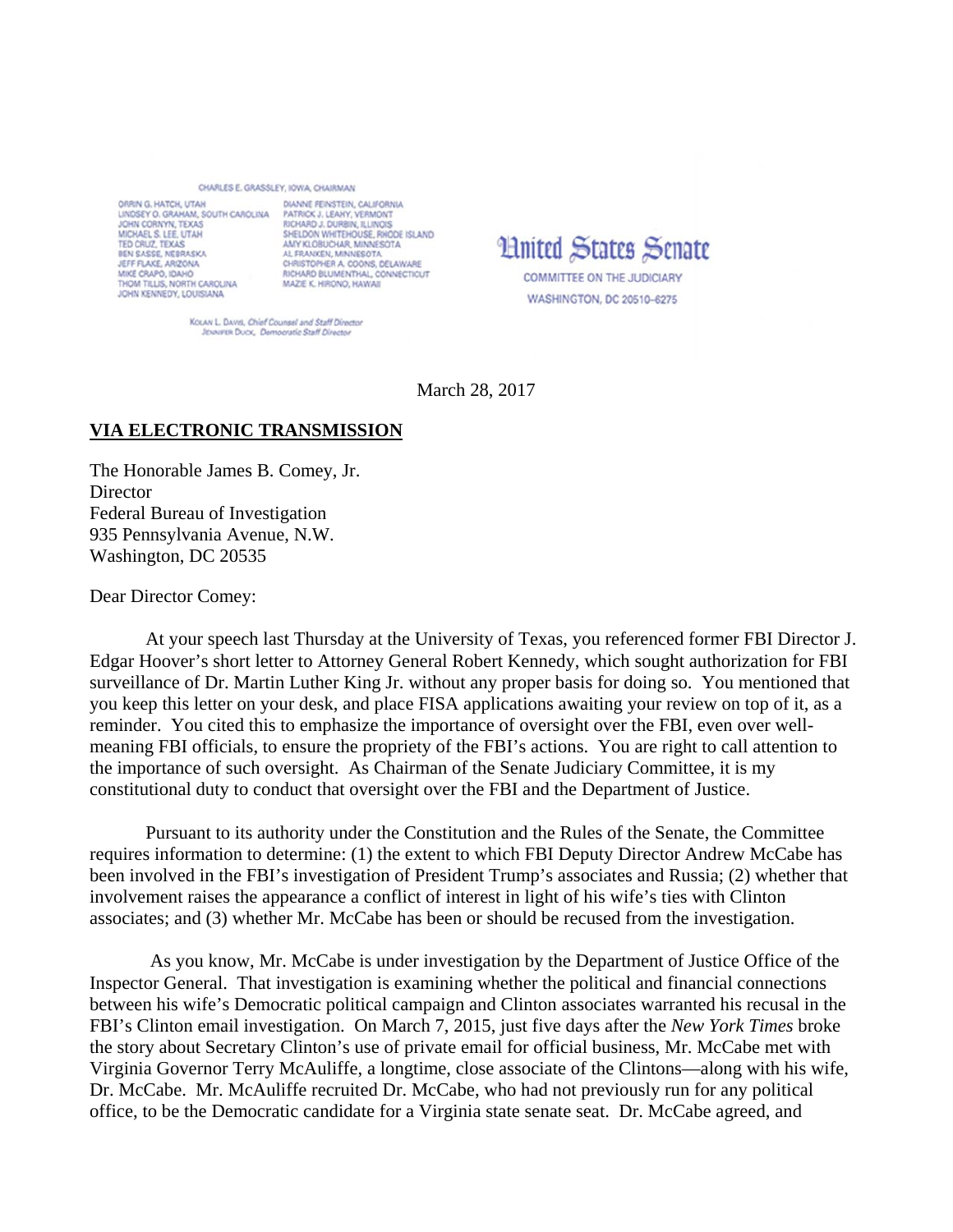Governor McAuliffe's political action committee subsequently gave nearly \$500,000 to her campaign while the FBI's investigation of Secretary Clinton was ongoing. The Virginia Democratic Party, over which Mr. McAuliffe exerts considerable control, also donated over \$200,000 to Dr. McCabe's campaign. While Mr. McCabe recused himself from public corruption cases in Virginia—presumably including the reportedly ongoing investigation of Mr. McAuliffe regarding illegal campaign contributions—he failed to recuse himself from the Clinton email investigation, despite the appearance of a conflict created by his wife's campaign accepting \$700,000 from a close Clinton associate during the investigation.

You have publicly stated that the people at the FBI "don't give a rip about politics."<sup>1</sup> However, the fact is that the Deputy Director met with Mr. McAuliffe about his wife's run for elected office and she subsequently accepted campaign funding from him. The fact is that the Deputy Director participated in the controversial, high-profile Clinton email investigation even though his wife took money from Mr. McAuliffe. These circumstances undermine public confidence in the FBI's impartiality, and this is one of the reasons that many believe the FBI pulled its punches in the Clinton matter. FBI's senior leadership should never have allowed that appearance of a conflict to undermine the Bureau's important work. The Department of Justice Office of the Inspector General is now investigating that matter, as part of the work it announced on January 12, 2017.

Last week, you publicly testified that in late July of 2016, the FBI began investigating the Russian government's attempts to interfere in the 2016 presidential election, including investigating whether there was any collusion between individuals associated with the Trump campaign and the Russian government. Given the timing of the investigation and his position, it is likely that Mr. McCabe has been involved in that high-profile, politically charged inquiry as well. If Mr. McCabe failed to avoid the appearance of a partisan conflict of interest in favor of Mrs. Clinton during the presidential election, then any participation in this inquiry creates the exact same appearance of a partisan conflict of interest against Mr. Trump. As you testified last week, you believe that if someone had a bias for or against one of them, he would have the opposite bias toward the other: "they're inseparable, right; it's a two person event."

 According to public reports, the FBI agreed to pay the author of the unsubstantiated dossier alleging a conspiracy between Trump associates and the Russians. It reportedly agreed to pay the author, Christopher Steele, to continue investigating Mr. Trump. Clinton associates reportedly paid Mr. Steele to create this political opposition research dossier against Mr. Trump. The FBI has failed to publicly reply to my March 6 letter asking about those reports. That leaves serious questions about the FBI's independence from politics unanswered.

Mr. McCabe's appearance of a partisan conflict of interest relating to Clinton associates only magnifies the importance of those questions. That is particularly true if Mr. McCabe was involved in approving or establishing the FBI's reported arrangement with Mr. Steele, or if Mr. McCabe vouched for or otherwise relied on the politically-funded dossier in the course of the investigation. Simply put, the American people should know if the FBI's second-in-command relied on Democrat-funded opposition research to justify an investigation of the Republican presidential campaign. Full disclosure is especially important since he is already under investigation for failing to recuse himself from the Clinton matter due to his partisan Democrat ties.

 1 Evan Perez, *FBI Chief on Clinton Investigation: My People 'Don't Give a Rip About Politics"* CNN (Oct. 1, 2015).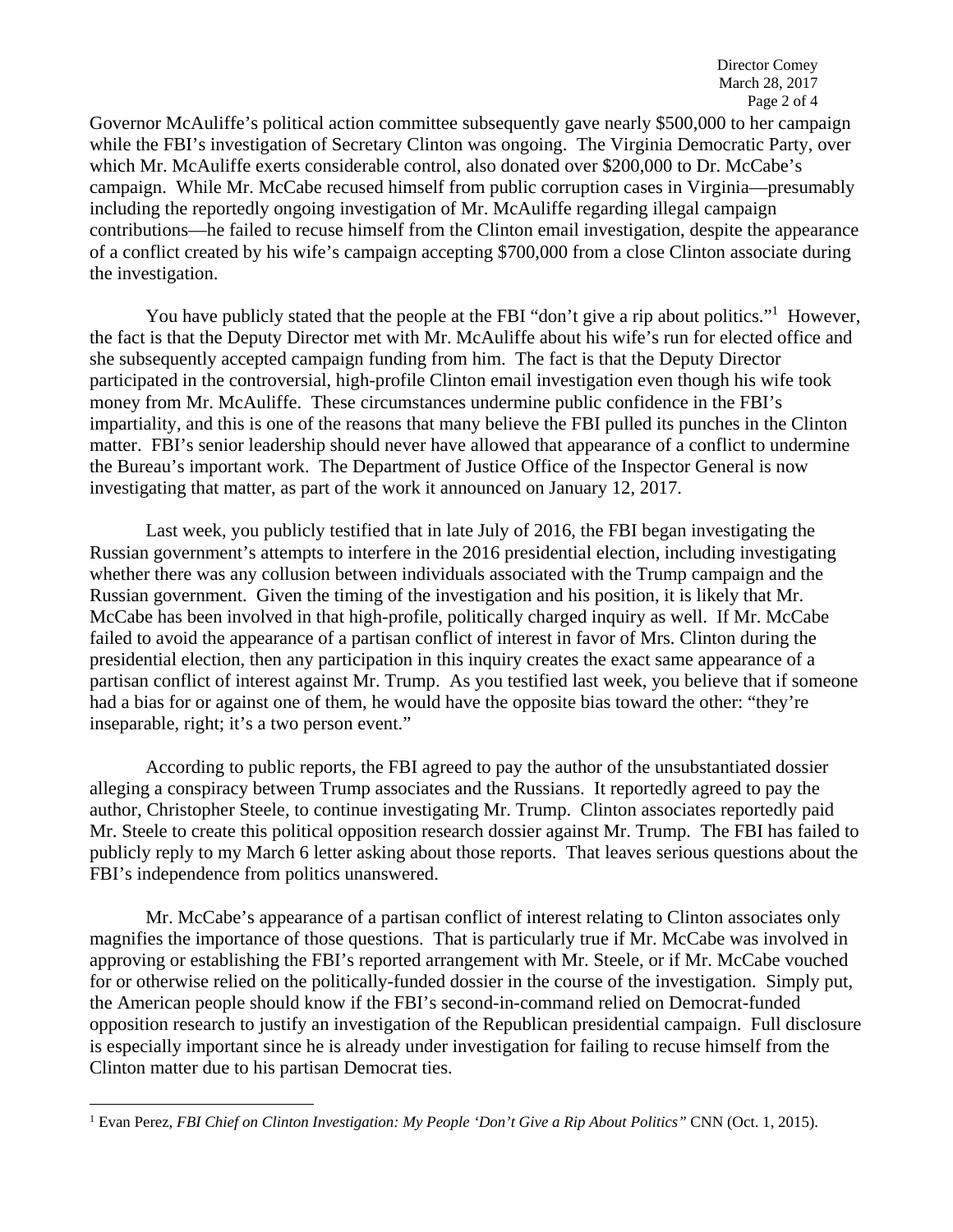The Committee requires additional information to fully understand this situation. Please provide the following information and respond to these questions by April 11, 2017:

- 1. Has Mr. McCabe been involved in any capacity in the investigation of alleged collusion between Mr. Trump's associates and Russia? If so, in what capacity has he been involved? When did this involvement begin?
- 2. Has Mr. McCabe been involved in any requests or approvals for physical surveillance, consensual monitoring, searches, or national security letters relating to the investigation? If so, please provide all related documents.
- 3. In the course of the investigation, has Mr. McCabe been involved in any requests or approvals relating to the acquisition of the contents of stored communications from electronic communication service providers pursuant to the Electronic Communications Privacy Act? If so, please provide all related documents.
- 4. Has Mr. McCabe been involved in any FISA warrant applications relating to the investigation? If so, in what capacity? Please provide all related documents.
- 5. In the course of the investigation, has Mr. McCabe, or anyone under his supervision, made any representations to prosecutors or judges regarding the reliability of information in the FBI's possession as part of seeking judicial authorization for investigative tools? Has he or anyone under his supervision made any such representations about the political opposition research dossier compiled by Mr. Steele and Fusion GPS? If so, please explain and provide copies of all relevant documents.
- 6. Was Mr. McCabe involved in any FBI interactions with Mr. Steele? If so, please explain.
- 7. Did Mr. McCabe brief or otherwise communicate with anyone in the Obama administration regarding the investigation? If so, who did he brief, and when? Please provide all related documents.
- 8. Has Mr. McCabe been authorized by the FBI to speak to the media, whether as an anonymous source or otherwise, regarding the investigation? If so, please provide copies of such authorizations. If he was so authorized, to whom did he speak, and when? If he was not authorized to do so, does the FBI have any indication that he nonetheless spoke to the media?
- 9. To the best of your knowledge, has anyone within the FBI raised concerns within the Bureau that Mr. McCabe appears to have a conflict of interest in the investigation of Trump associates? If so, who raised such concerns, when did they do so, and how did FBI respond?